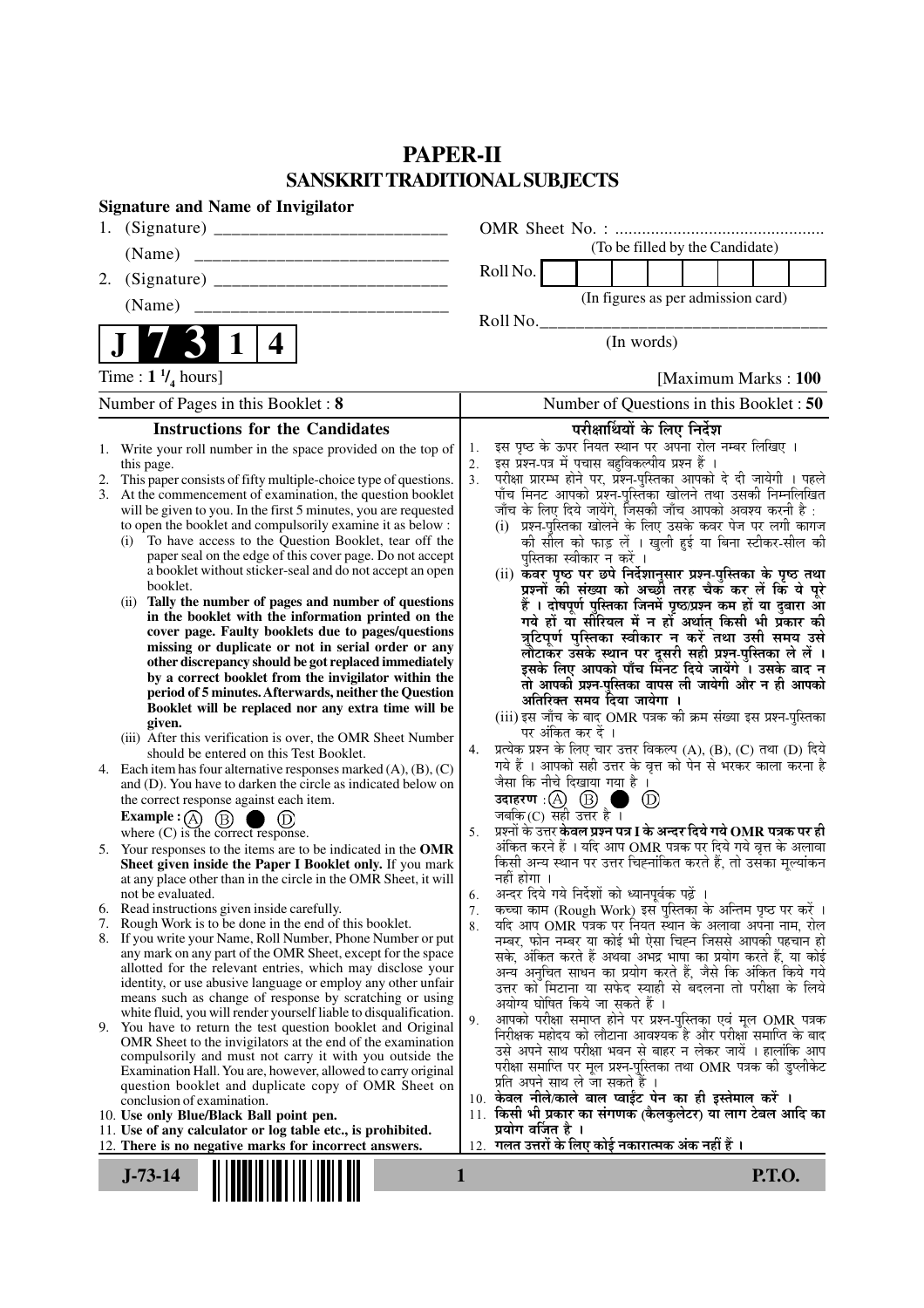## संस्कृत-परम्परागत विषय: संस्कृत परम्परागत विषय **SANSKRIT TRADITIONAL SUBJECTS**  प्रश्नपत्रम् – II ¯ÖÏ¿®Ö¯Ö¡Ö **– II Paper – II**

- ÃÖÓ'ËûÛêúŸÖ : †×ô֮ÖË ¯ÖÏ¿®Ö¯Ö¡Öê ¯Ö˜"ÖÖ¿ÖŸÖË **(50)** ²ÖÆãü×¾ÖÛú»¯ÖßµÖ ¯ÖÏ¿®ÖÖ: ÃÖ×®ŸÖ … ŸÖêÂÖã ¯ÖÏן֯ÖÏ¿®Ö´Ö'ËûÛú«üµÖ´ÖË … ÃÖ¾Öì ¯ÖÏ¿®ÖÖ : उत्तरणीया: ।
- **टिप्पणी** : इस प्रश्नपत्र में **पचास** (50) बह-विकल्पीय प्रश्न हैं । प्रत्येक प्रश्न के **दो (2)** अंक हैं । **सभी** प्रश्नों के उत्तर  $\ddot{\vec{a}}$  ।
- **Note :** This paper contains **fifty (50)** objective type questions of **two (2)** marks each. Attempt **all** the questions.
- 1. शने: मुलत्रिकोणराशिरस्ति शनि की मुलत्रिकोण राशि है त्रिकोणराशि of शनि is
	- $(A)$  वृष
	- $(B)$  तुला
	- $(C)$  मकर
	- (D) कृम्भ
- 2. कन्या राशौ सूर्य: स्यात् तर्हि ऋतु: भवति कन्या राशि में सूर्य हो तो ऋतु होती है When सूर्य remains in कन्या राशि, there happens the  $\overline{25}$ 
	- $(A)$  वर्षा
	- $(B)$  हेमन्त:
	- (C) शरद
	- $(D)$  शिशिर:
- **3.** दशमीतिथेरधिपतिरस्ति दशमी तिथि का स्वामी है The स्वामी of दशमी तिथि is  $(A)$  धर्मराज:
	-
	- $(B)$  शिव:
	- (C) विश्वेदेवा:
	- $(D)$  कामदेव:

**Paper-II 2 J-73-14** 

- **4.** कालवृत्तं भवति कालवृत्त होता है कालवृत्त is called
	- $(A)$  नाडीवृत्तम
	- $(B)$  क्रान्तिवृत्तम्
	- (C) अयनवृत्तम्
	- (D) कोणवृत्तम
- **5.** षडमि: प्राणै: भवति छ: प्राणों से होता है Six प्राणs make
	- $(A)$  नाडी
	- $(B)$  विनाडी
	- $(C)$  घटिका
	- $(D)$  लवा:
- **6.** युगानां सप्तति: सैका...भवति इकहत्तर युगों का एक होता है The period of seventy-one Yugas is called  $(A)$  मन्वन्तरम्  $(B)$  कृतयुगम्
	-
	- $(C)$  कल्प:
	- $(D)$  मनोरहोरात्रम्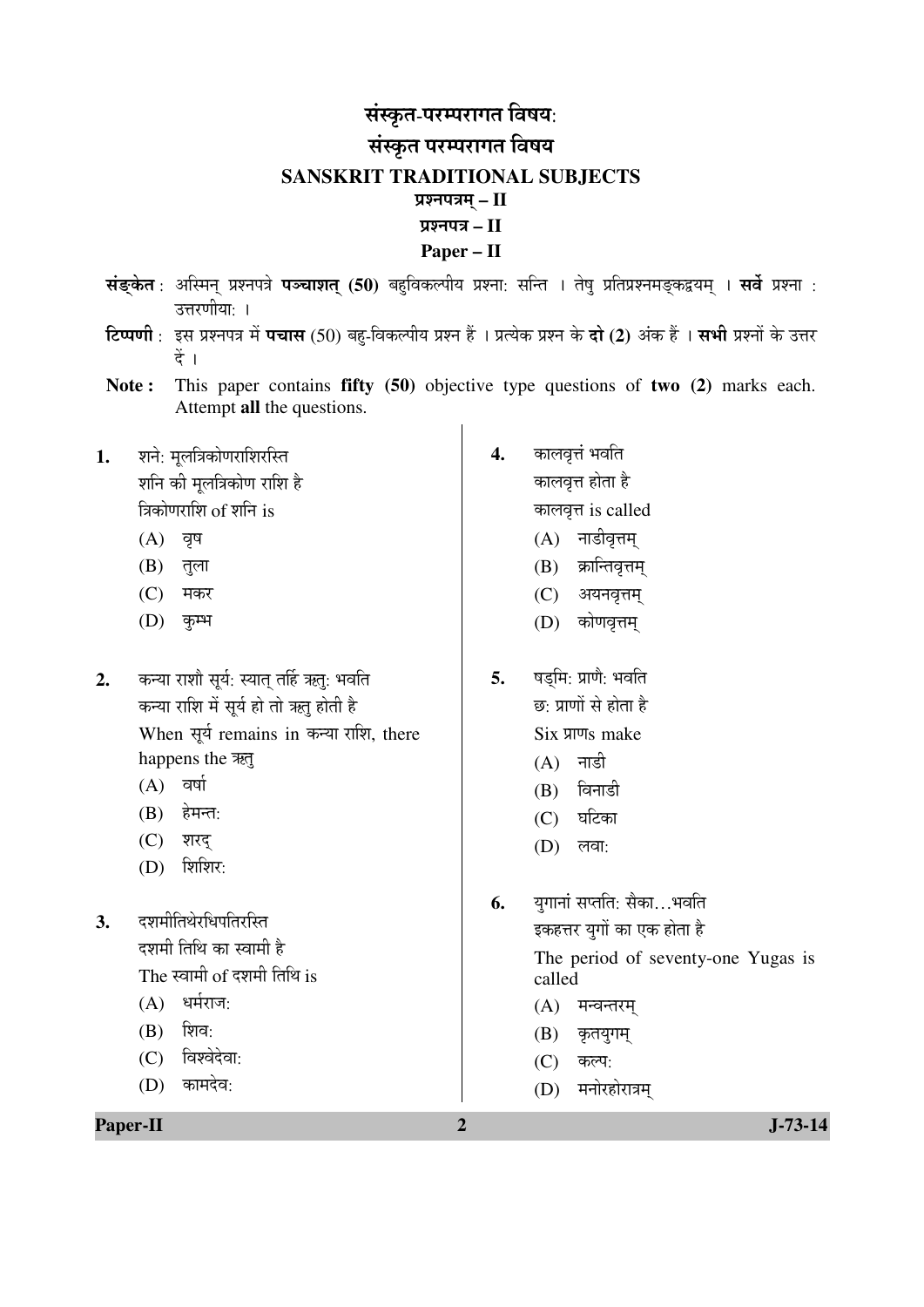- 7. भट्टोजिदीक्षितदृशा आभ्यन्तरप्रयत्नो.......भवति । भझेजिदीक्षित के मत में आभ्यन्तर प्रयत्न है । According to भट्टोजिदीक्षित. the आभ्यन्तर प्रयत्न is
	- $(A)$  द्विधा
	- $(B)$  त्रिधा
	- (C) चतुर्धा
	- (D) पञ्चधा
- 8. वृद्धिसंज्ञा विधायकं सूत्रमस्ति वृद्धिसंज्ञा विधायक सूत्र है The sutra enjoining वृद्धिसंज्ञा
	- (A) इको गणवृद्धि
	- (B) वृद्धिरादैच्
	- (C) वृद्धिरेचि
	- (D) वृद्धाच्छ:
- 9. कर्मप्रवचनीय युक्ते.....विभक्तिर्भवति कर्मप्रवचनीय योग मे......विभक्ति होती है There विभक्ति takes place in the योग of कर्मप्रवचनीय
	- $(A)$  द्वितीया
	- (B) तृतीया
	- (C) चतुर्थी
	- (D) पञ्चमी

10. उभयपदार्थप्रधान: समास: …… भवति पर्व एवम उत्तर दोनों पदों के अर्थ की प्रधानता …… समास में होती है

उभयपदार्थप्रधान compound is

- $(A)$  अव्ययीभाव:
- $(B)$  तत्पुरुष:
- $(C)$  द्वन्द्व:
- $(D)$  बहुब्रीहि:

11. उपपद विभक्ते:.......विभक्तिर्बलीयसी उपपद विभक्ति से ……. विभक्ति बलवत्तर होती है

The विभक्ति stronger than उपपद विभक्ति is

- $(A)$  कारक
- (B) पञ्चमी
- $(C)$  चतर्थी
- (D) तृतीया
- 12. शास्त्रदीपिकाकार:

शास्त्रदीपिका के रचयिता हैं

The author of शास्त्रदीपिका is

- $(A)$  पार्थसारथि मिश्राः
- $(B)$  मण्डन मिश्रा:
- $(C)$  रामचन्द्र दीक्षित:
- $(D)$  माधवाचार्यः
- 13. द्वादशलक्षणीति प्रसिद्धं शास्त्रम्... । दादशलक्षणीति यह प्रसिद्ध शास्त्र है The text दादशलक्षणी is of
	- $(A)$  पूर्वमीमांसा
	- $(B)$  उत्तरमीमांसा
	- (C) धर्मशास्त्रम्
	- (D) जैनदर्शनम्
- 14. जैमिनिसूत्रवृत्तिकार: जैमिनिसूत्रवृत्तियों के रचयिता हैं The author of जैमिनीसूत्रवृत्ति is
	- $(A)$  उपवर्ष:
	- $(B)$  भर्तृमित्र:
	- (C) भट्टभास्कर:
	- $(D)$  मुरारि मिश्रा:
- 15. न्यायसूत्रभाष्यकर्त्ता अस्ति च्यायसूत्रभाष्य के रचयिता हैं The author of न्यायसूत्रभाष्य is
	- $(A)$  पार्थसारथि मिश्रा:
	- $(B)$  मण्डन मिश्रा:
	- (C) प्रशस्तपाद:
	- $(D)$  वात्स्यायन: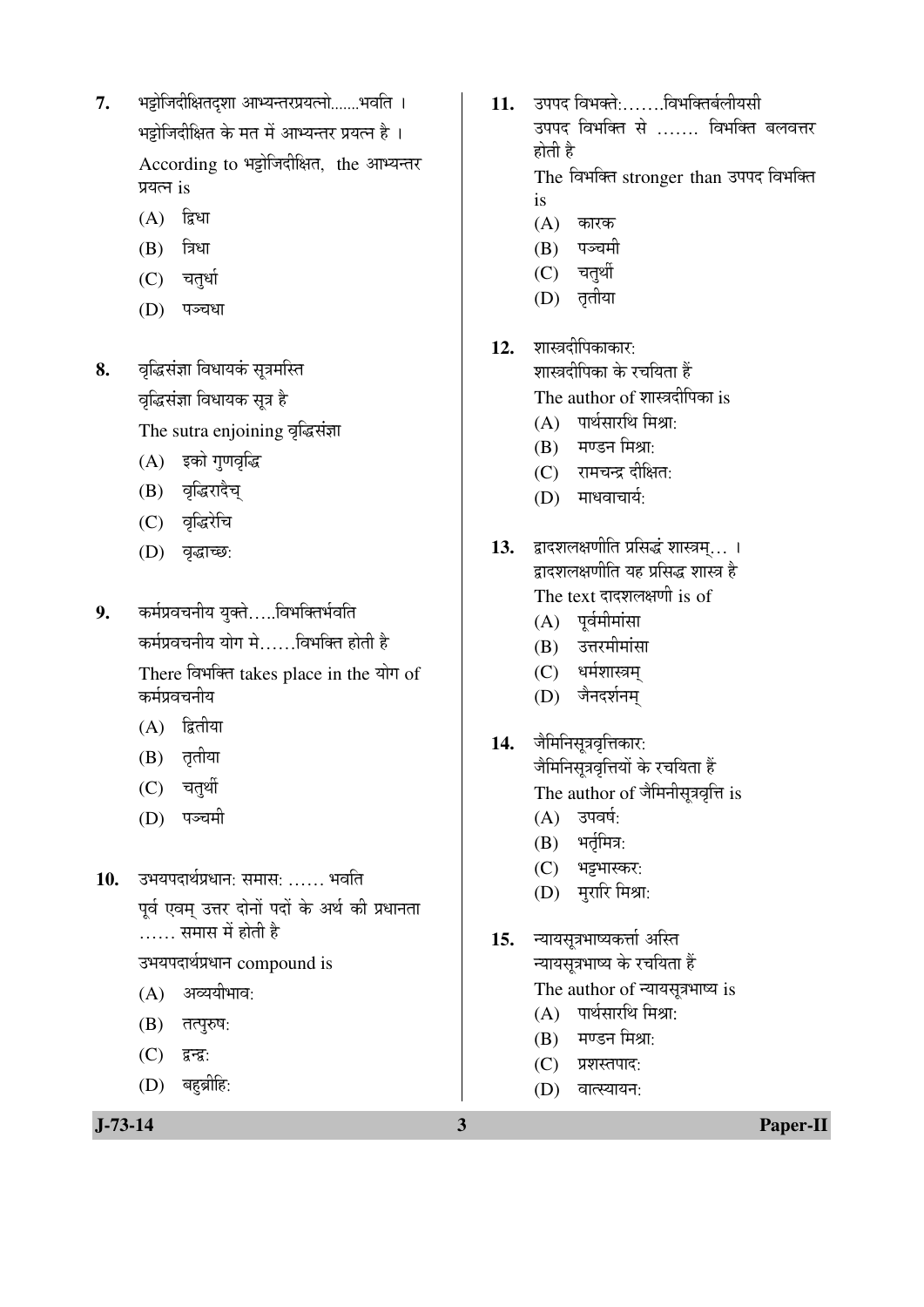16. पुनरुत्पत्ति:...... भवति पुनरुत्पत्ति $\ldots$ ..होती है पुनरुत्पत्ति becomes

- $(A)$  दोष:
- (B) लिङ्गम्
- (C) प्रेत्यभाव:
- (D) प्रयोजनम
- 17. अभाव:.......भवति †³ÖÖ¾Ö……..Æîü
	- The अभाव is
	- $(A)$  पञ्चविध:
	- $(B)$  षड्विध:
	- $(C)$  द्विविध:
	- $(D)$  चतुर्विध:
- 18. क्लिष्टाक्लिष्टा: पञ्चतय्य: क्लिष्टाक्लिष्ट पञ्चतय्य होती हैं क्लिष्टाक्लिष्ट पञ्चतय्यs are
	- $(A)$  वृत्तय:
	- $(B)$  प्राणा:
	- $(C)$  इन्द्रियाणि

(D) अहङ्कार:

 $(D)$  योगा:

19. भावेरधिवासितं..... संसरति । <u>भावों से अधिवासित होकर संसरण करता है</u> Being united with भावs, there moves  $(A)$  प्रकृति:  $(B)$  पुरुष: (C) लिङ्गम्

**Paper-II 1-73-14** 

- 20. धर्मेण गमनं........भवति । धर्म से गमन होता है $\pm$ Through धर्म, there takes गमन
	- $(A)$  ऊर्ध्वम्
	- $(B)$  अध:
	- $(C)$  परित:
	- (D) तिर्यग्
- 21. अनेकान्तवादो-दर्शनाभिमत<sup>.</sup> अनेकान्तवाद-दर्शन का सिद्धान्त है The सिद्धान्त of अनेकान्तवाद is
	- $(A)$  जैन
	- $(B)$  बौद्ध
	- $(C)$  चार्वाक
	- (D) सांख्य
- 22. अपोहसिद्धिवादिन: सन्ति अपोहसिद्धिवादी हैं The अपोहसिद्धिवादीs are
	- $(A)$  बौद्धा:
	- $(B)$  सांख्या:
	- $(C)$  नैयायिका:
	- $(D)$  पूर्वमीमांसका:
- 23. अनुमानप्रमाणं नास्तीतिवादिन: सन्ति अनुमानप्रमाणं को नही मानते हैं अनुमानप्रमाण is not accepted by  $(A)$  चार्वाका:  $(B)$  जैना: (C) वेदान्तिन:  $(D)$  योगिन: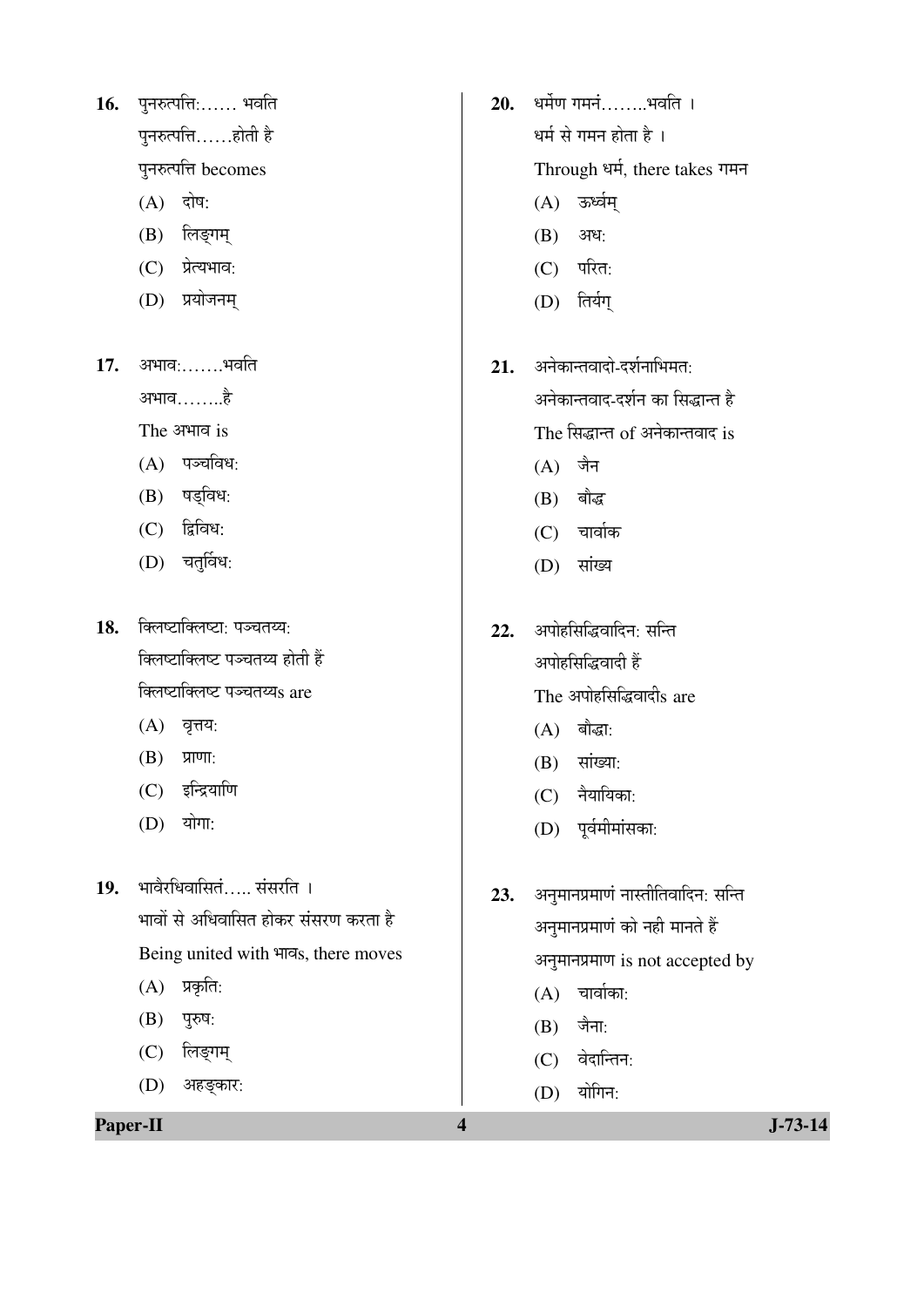- 24. "हीगेल" पाश्चात्यपण्डितस्य वादोऽस्ति "हीगेल" पाश्चात्य पण्डित का वाद है The बाद held by Hegel, the western philosopher, is
	- $(A)$  भौतिकवाद:
	- (B) प्रत्ययवाद:
	- $(C)$  मानवतावाद:
	- $(D)$  संशयवाद:
- **25.** माध्यन्दिन संहिताया एकादशेऽध्याये चिरुत्पितमस्ति माध्यन्दिन संहिता के ग्यारहवें अध्याय में निरूपित है

In the eleventh chapter of माध्यन्दिन संहिता, the subject discussed is

- $(A)$  सोम:
- (B) चातुर्मास्यानि
- $(C)$  हविर्यागा:
- $(D)$  चयनम

26. अग्निष्टोमेयाग ऋत्विजो भवन्ति अग्निष्टोम याग में ऋत्विज होते हैं The ऋत्विक्s in the अग्निष्टोम याग, are

- $(A)$  द्वादश
- $(B)$  षोडश
- (C) दश
- (D) अष्टौ
- **27.** ¥अश्वसंज्ञपनस्य तात्पर्यं वर्तते अश्वसंज्ञपन का तात्पर्य है –

The purport of अश्वसंज्ञपन, is  $-$ 

- $(A)$  स्नपनम्
- $(B)$  मार्जनम्
- (C) प्राणवियोगजननानकलो व्यापार:
- (D) प्राणसञ्जागरणम
- 28. न्यायमुक्तावल्या: रचयिता अस्ति <u>न्यायमुक्तावली के रचयिता हैं</u> The author of the न्यायमुक्तावली, is
	- $(A)$  जयन्तभट्ट:
	- (B) उदयनाचार्य:
	- $(C)$  वाचस्पति मिश्रा:
	- $(D)$  राघवेन्द्रयति:
- 29. युक्तिमल्लिकाकार: युक्तिमल्लिका के रचयिता हैं The author of the युक्तिमल्लिका, is
	- $(A)$  वादीन्द्रतीर्थ:
	- $(B)$  सत्यनाथतीर्थ:
	- (C) वेदेशतीर्थ:
	- (D) वादिराजतीर्थ:
- 30. दुरागमैर्नज्ञेय:
	- दरागमों से ज्ञेय नहीं है He who is not known by दुरागमs, is
	- $(A)$  शिव:
	- $(B)$  नारायण:
	- (C) स्वर्गलोक:
	- $(D)$  आत्मा
- 31. मोक्ष: लभ्यते
	- मोक्ष प्राप्त होता है
	- मोक्ष is attained
	- $(A)$  ज्ञानेन
	- $(B)$  भक्त्या
	- (C) वैराग्येण
	- (D) विष्णुप्रसादेन
- **32.** "याथातथ्यतोऽर्थान् व्यदधात् शाश्वतीभ्य: समाम्यः $"$ श्रुतिरियं साधयति । इस श्रुति से साधित होता है
	- This Shruti establishes
	- $(A)$  वर्णनित्यत्वम्
	- (B) जगत्सत्यत्वम
	- (C) परमात्मनित्यत्वम
	- (D) विष्णो: सर्वगतत्वम्
- **33.** परब्रह्मण: स्वगतभेदवर्जितत्वं प्रतिपादितम् परब्रह्म के स्वगतभेदवर्जितत्व का प्रतिपादन करता है स्वगतभेदवर्जितत्व of Supreme Brahman is declared by
	- $(A)$  नेहनानास्ति किञ्चन
	- $(B)$  वाचा विरूपनित्यया
	- (C) प्रपञ्चो यदि विद्येत
	- $(D)$  अनेजदेकं मनसो जवीय $\cdot$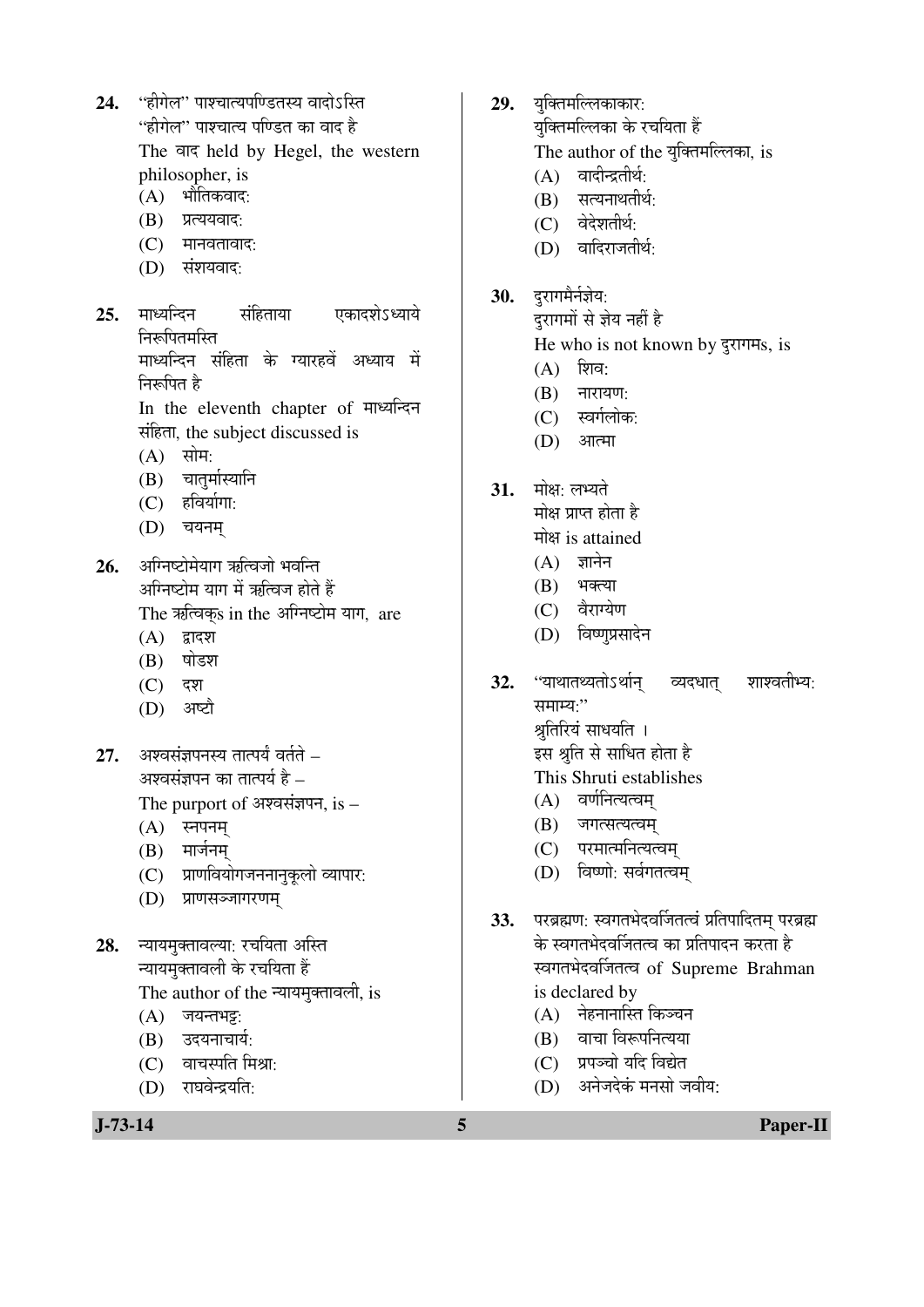- 34. याज्ञवल्क्यस्मृतौ संस्कारा: भवन्ति याज्ञवल्क्यस्मृति में संस्कारों का निरूपण किया है The संस्कारs explained in याज्ञवल्क्यस्मृति, are
	- $(A)$  दश
	- (B) पञ्चदश
	- $(C)$  त्रयोदश
	- $(D)$  द्वादश
- 35. वेदव्रतानि भवन्ति <u>वेदव्रत होते हैं</u> वेदव्रतs are
	- $(A)$  चत्वारि
	- (B) पञ्च
	- (C) षड्
	- (D) सप्त
- 36. क्रोधजानि व्यसनानि भवन्ति क्रोधज व्यसन होते हैं The number of क्रोधज व्यसनs, is
	- $(A)$  पञ्च
	- $(B)$  अष्टौ
	- (C) षड्
	- (D) एकादश
- 37. वृद्धिश्राद्धमस्ति वृद्धिश्राद्ध है वृद्धिश्राद्ध is
	- $(A)$  नैमित्तिकम
	- $(B)$  नित्यम्
	- $(C)$  काम्यम्
	- (D) साम्वत्सरिकम्
- 38. "विभावानुभावव्यभिचारिसंयोगाद्रसनिष्पत्तिरि'ति सूत्रस्य रचयितूर्नाम इस सूत्र के रचयिता हैं

The author of this sutra is

- (A) भट्टलोल्लट:
- $(B)$  अभिनवगुप्तपादाचार्य:
- (C) आनन्दवर्द्धन:
- $(D)$  भरत:

**Paper-II 6 J-73-14** 

- 39. व्यक्तिविवेको विरचित व्यक्तिविवेक की रचना की व्यक्तिविवेक is authored by
	- (A) आनन्दवर्द्धनेन
	- $(B)$  महिमभट्टेन
	- (C) भट्टनायकेन
	- $(D)$  मम्मटेन
- 40. भङ्गी भणितिरूच्यते
	- भङ्गी भणिति कहलाती है

The भङ्गी called भणिति, is

- $(A)$  स्वभावोक्ति:
- $(B)$  समासोक्ति:
- $(C)$  वक्रोक्ति:
- $(D)$  सहोक्ति:
- 41. साधारणीकरणसिद्धान्तस्य प्रवर्तकाचार्योऽस्ति साधारणीकरणसिद्धान्त के प्रवर्तक आचार्य हैं The propounder of साधारणीकरण Siddhanta, is
	- $(A)$  अभिनवगुप्तपादाचार्य:
	- $(B)$  मम्मट:
	- (C) भट्टनायक:
	- (D) भट्टलोल्लट:
- 42. गरुडुपुराणमस्ति –

 $\bar{\mathcal{H}}$ गरुडपुराण है –

गरुड purāna is known as

- $(A)$  राजसं पुराणम्
- $(B)$  सात्विकं पुराणम्
- $(C)$  तामसं पुराणम्
- (D) इतिहासात्मकम्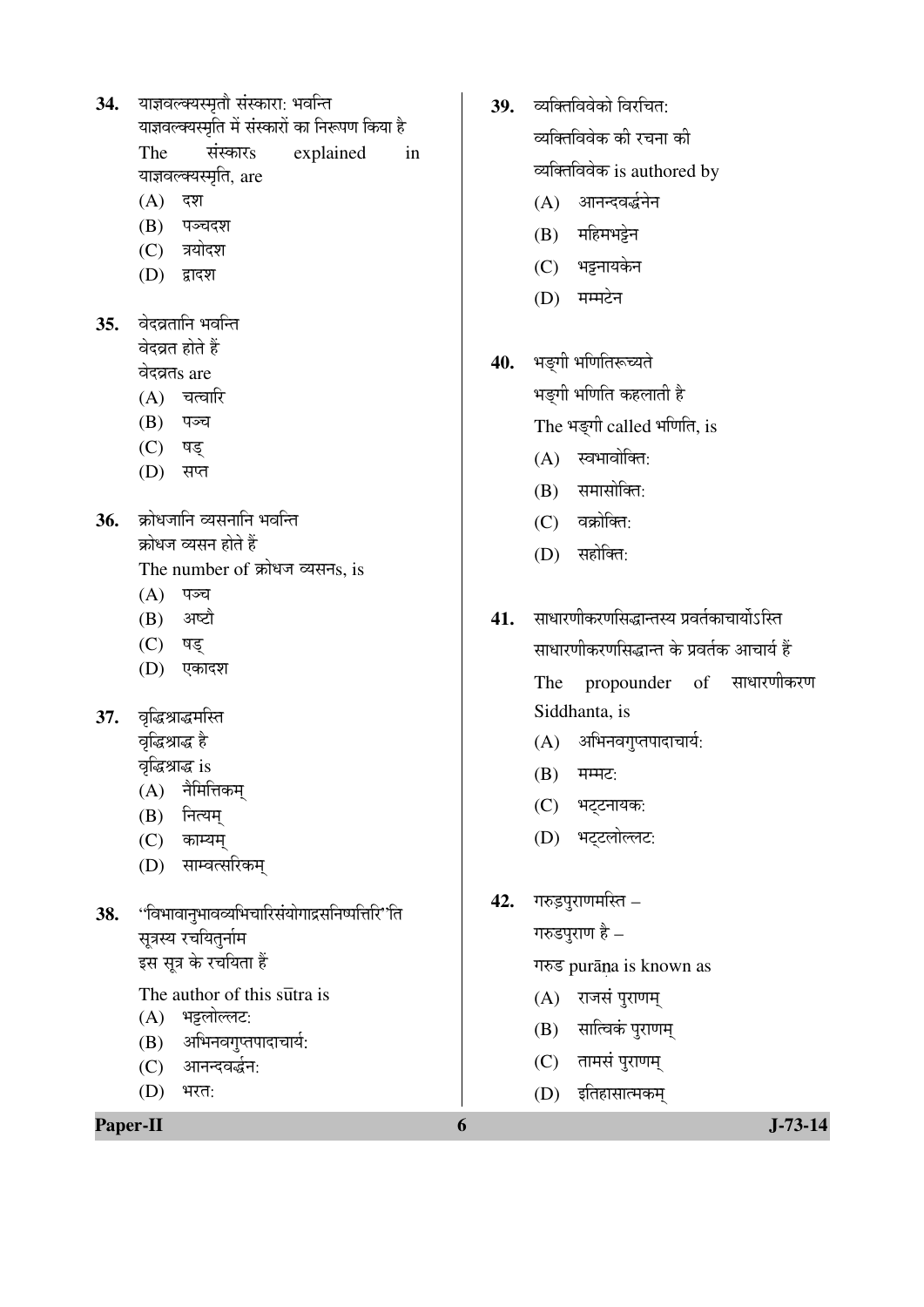43. पुष्कराधिपतिरस्ति

पष्कराधिपति है

The अधिपति of पुष्कर, is

- (A) हव्य:
- (B) ज्योतिष्मान्
- $(C)$  सवन:
- (D) द्युतिमान्
- 44. वायुपुराणे......माहात्म्यं वर्णितमस्ति वायुपुराण में.......माहात्म्य वर्णित है In वायुपुराण, there finds the description of
	- (A) शिवमाहात्म्यम्
	- $(B)$  विष्णुमाहात्म्यम्
	- (C) प्रतिमा-माहात्म्यम्
	- (D) वायुमाहात्म्यम्
- 45. आगमोक्तरीत्या प्राधान्येन साधनमार्गो भवति आगम के अनुसार मुख्यसाधन का मार्ग होता है Important साधन according to आगमs, is
	- $(A)$  ज्ञानमार्ग:
	- (B) षट्स्थलमार्ग:
	- $(C)$  भक्तिमार्ग:
	- $(D)$  कर्ममार्ग:

46. सूक्ष्मागमोक्तरीत्या निराभारी इत्यस्यार्थ: सूक्ष्मागम के अनुसार ''निराभारी'' का अर्थ है The meaning of निराभारी according to सूक्ष्मागम, is

- $(A)$  ईश्वर:
- $(B)$  जङ्गम:
- $(C)$  प्रपञ्च:
- $(D)$  मुक्ति:

47. शिवाद्वैतं निरूपयितुं उदाहता श्रुति: <u>शिवाद्वैत निरूपण करने वाली श्रुति उदाहत की</u> जाती है

The श्रुति illustrating शिवाद्वैत, is

- $(A)$  सर्वं खाल्विदं ब्रह्म
- $(B)$  अयमात्मा ब्रह्म
- (C) मृत्तिकेत्येव सत्यम्
- $(D)$  अहं ब्रह्मास्मि
- 48. "आनन्दमय" इत्यत्र मयट् "आनन्दमय" इस पद में मयट प्रत्यय है $-$ The मयट् affix in the word आनन्दमय,  $is (A)$  विरूपार्थ  $(B)$  प्राचर्यार्थे
	- $(C)$  विशेषणार्थे
	- $(D)$  स्वार्थे

49. "तम: प्रकाशवद्विरुद्धस्वभावयो"रित्यादिवचनम् "तम: प्रकाशवद विरुद्ध स्वभावयो:" यह कथन है तम: प्रकाशवद्विरुद्धस्वभावयो: this is found

- $(A)$  समन्वयाधिकरणे
- $(B)$  जिज्ञासाधिकरणे
- $(C)$  आकाशाधिकरणे
- (D) स्मृत्यधिकरणे
- 50. शाङ्करभाष्यस्य पञ्चपादिकाकार:

शाङकरभाष्य का पञ्चपादिका के रचयिता हैं The author of पञ्चपादिका on शाङ्करभाष्य, is

- $(A)$  पद्मपादाचार्य:
- $(B)$  चित्सुरवाचार्य:
- $(C)$  आनन्दगिरि:
- (D) रघुनाथशिरोमणि:

**J-73-14 7 Paper-II**